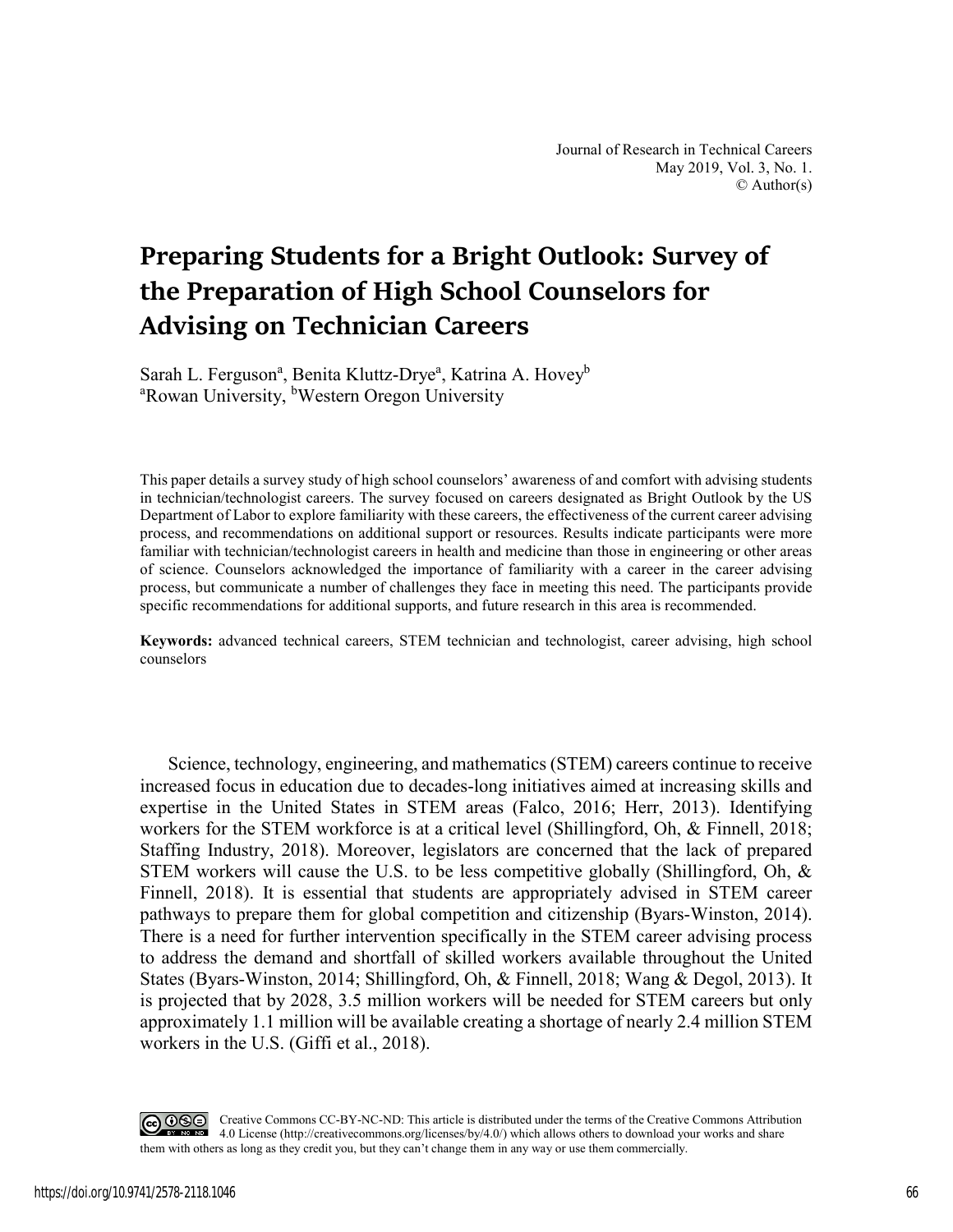Concerns have been raised about the lack of awareness by career advising professionals on the various STEM careers, pathways, and opportunities (Aschbacher, Li, & Roth, 2010; Byars-Winston, 2014). Additionally, STEM technician and technologist careers have been specifically highlighted in recent reports by the National Academies of Engineering (NAE, 2016) and by Deloitte Insight (Giffi et al., 2018) highlighting a widening gap in available workers, impact of the shortage, difficulties with recruiting, and staffing for related education programs. Awareness of these career fields was identified as one possible source of continued low enrollment and employment numbers, despite the increasing workforce need for trained STEM technicians and technologists (Hull, Bolen, Illich, & Glover, 2012; NAE, 2016).

Career advising plays a unique and potentially underutilized role in the career development process for students, and career advising professionals have the potential to impact key issues in STEM careers such as increasing diversity and access for underrepresented groups (Brown et al., 2003; Byars-Winston, 2014; Perna, Rowan-Kenyon, Thomas, Bell, Anderson, & Li, 2008; Shillingford, Oh, & Fennell, 2018). School counselors have the potential to influence student career decision making with guidance around both academic courses of study and career exploration (Brown et al., 2003; Byars-Winston, 2014; Perna et al., 2008; Shillingford, Oh, & Fennell, 2018). Positive effects of career advising have been supported repeatedly in the research literature (Brown et al., 2003; Milot-Lapointe, Savard, & Le Corff, 2018; Perdrix, Stauffer, Masdonati, Massoudi, & Rossier, 2012; Whiston, Tai, Rahardja, & Eder, 2011). However, in general, school counselors face significant challenges in performing their duties, which includes increased demands of their time and expanded responsibilities beyond career advising (Falco, 2016; Schmidt, Hardinge, & Rokutani, 2012; Whiston et al., 2011). Therefore, the present study is designed to explore the awareness by high school career advising counselors about STEM technician and technologist careers as compared to other technician and technologist careers to provide empirical support for these claims.

Prior research has advocated for increasing school counselors' awareness and expertise in STEM fields to increase their ability to support students in academic and career decisions (Byars-Winston, 2014; Falco, 2016; Schmidt et al., 2012; Shillingford, Oh, & Fennell, 2018). The more aware school counselors are of the potential career opportunities in STEM fields, the better they may be able to advise their students in academic and career planning. Additionally, a prior study suggested counselors may be a source of both negative and positive support for STEM careers, depending on counselor knowledge and perspectives (Aschbacher et al., 2010; Shillingford, Oh, & Fennell, 2018). However, where prior work has tended to focus on STEM careers broadly, the present study seeks to focus specifically on technician and technologist careers. Additionally, with the increasing responsibilities assigned to school counselors, it can be argued that expecting school counselors to know specifics of technician and technologist career fields may be unreasonable. To this end, the present study seeks to survey school counselors themselves to hear their perspective on their awareness of technician and technologist careers, and what impact they believe awareness of a career has on their ability to advise students.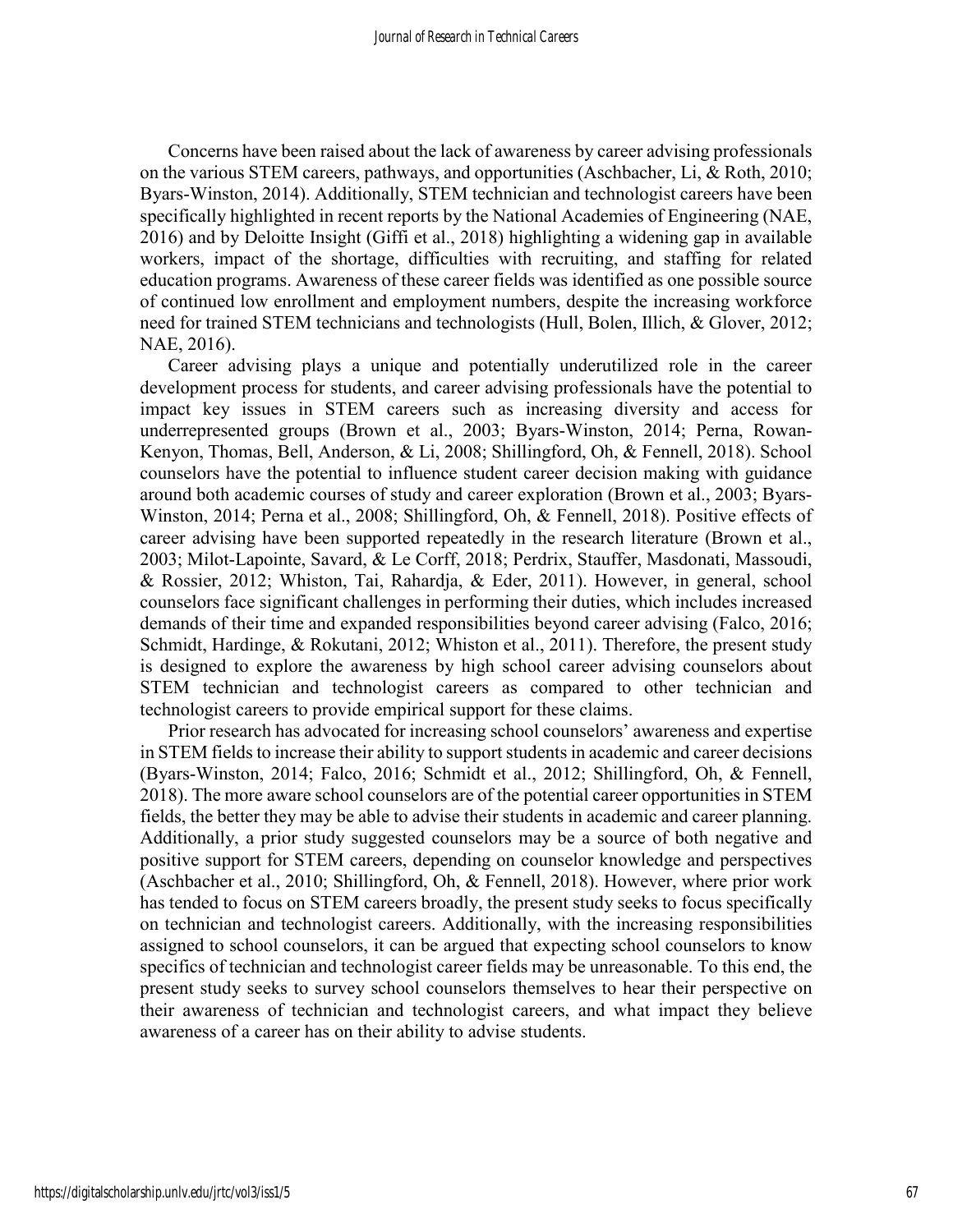#### **Technician and Technologist Careers**

Technician and technologist careers are a subset of STEM careers focused on advanced technical skill positions in industries that support or create the products and projects developed through technology by engineers, scientists, and other professionals (Giffi et al., 2018; NSF, 2018; SUNY Canton, 2017). The National Science Foundation (NSF) funding program focused on advanced technical education identifies the following career fields as examples of STEM technician/technologist fields: advanced manufacturing technologies, agricultural and biotechnologies, energy and environmental technologies, engineering technologies, information technologies, micro- and nano-technologies, security technologies, and geospatial technologies (Giffi et al., 2018; NSF, 2018).

Technician and technologist careers typically require less formal training than more advanced STEM professional careers. For instance, an electrical engineer professional career typically requires 4+ years of college education with a minimum qualification of a Bachelor's degree, while an electrical engineering technician typically requires 2 years of college education with a minimum qualification of a post-secondary certificate or Associates degree (CUNY, 2017; National Center for O\*NET Development, n.d.). Many technician and technologist careers also offer individuals above-average salaries according to the US Census Bureau (2017), and a number of these career fields are designated as Bright Outlook by the US Department of Labor O\*NET web service (National Center for O\*NET Development, n.d.). Careers are considered Bright Outlook when they are projected to grow rapidly in the coming years and/or they are expected to have a large number of available positions. Additionally, Hull et al. (2012) reported advanced technology careers as one of the fastest growing segments within the workforce, with growth expectancy of approximately 14% over other jobs within the United States.

 Research has shown a lack of awareness of technician and technologist careers (Hull et al., 2012; NAE, 2016). These careers are often overlooked in the career development literature (NAE, 2016). One possible reason for this oversight may be the perception of technician and technologist careers as less prestigious and therefore less desirable than other STEM fields. Technical and technologist careers are often connected to vocational education programs and may be susceptible to some social stereotypes associated with these careers (Fletcher & Tyson, 2017; Herr, 2013). Modern technological innovations and increasing demand for technical skills in many vocational career fields has historically changed the perceptions of these careers (Fletcher & Tyson, 2017; Herr, 2013). However, STEM technician and technologist careers specifically still receive less attention in STEM research and may be perceived as less prestigious when compared to other STEM careers (Binder, Davis, & Bloom, 2016; Gottfredson, 2005; Herr, 2013; NAE, 2016; Sodano & Tracey, 2008). It can be argued, for example, that a computer user support specialist would be rated as less prestigious than a computer scientist (Gottfredson, 2005; Sodano & Tracey, 2008). Increasing awareness of and knowledge about technician and technologist careers and their pathways could potentially help overcome misunderstandings about these fields, and ultimately increase interest in these fields (NAE, 2016).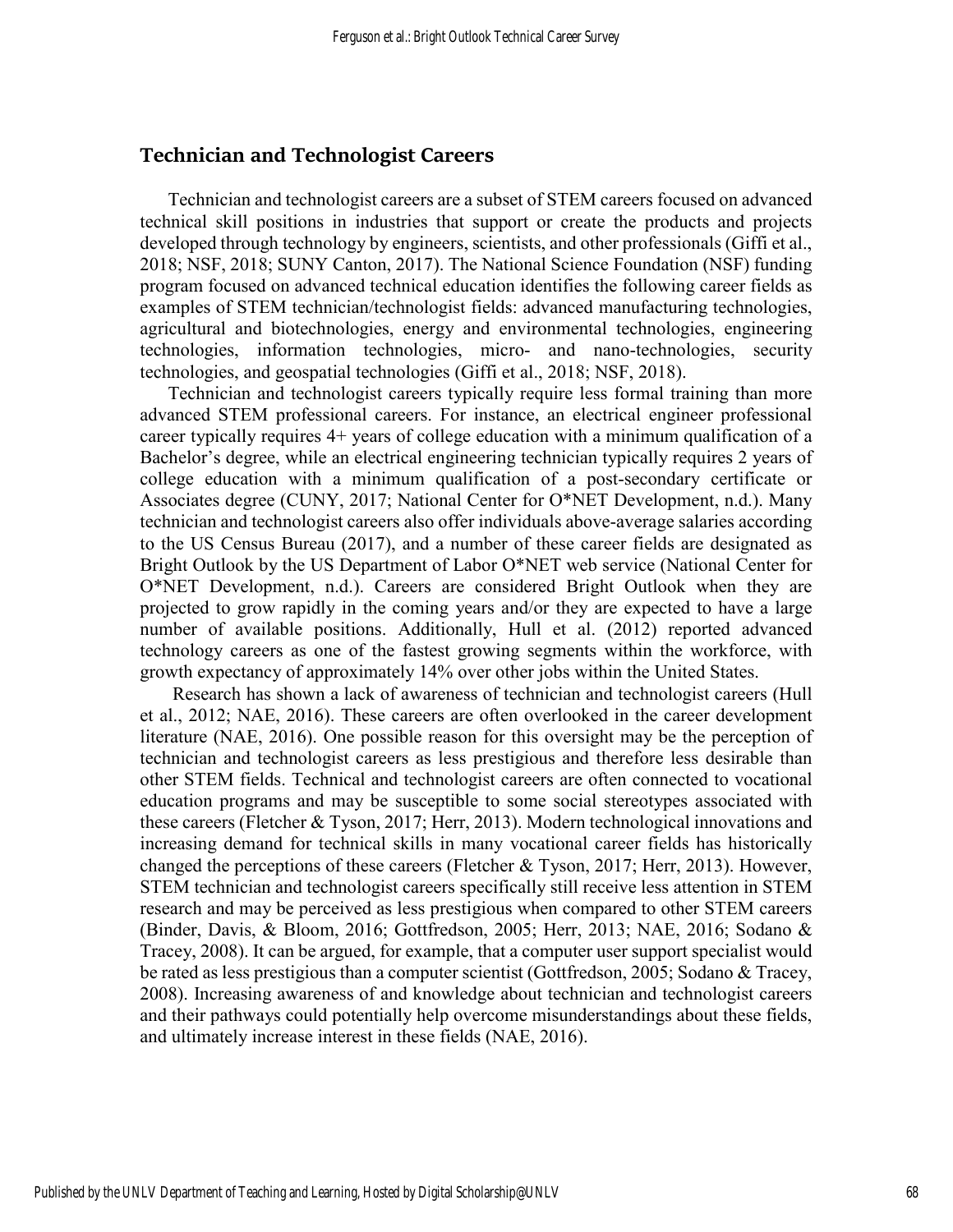#### **Theoretical Framework**

Career counseling, as an area of study, is uniquely positioned between two fields with unique theoretical frameworks: school counseling, with a theoretical focus on the process of counseling, and career development from the field of psychology, which is typically focused on internal processes and decision making for individuals. No theory from either side appears to clearly represent the external role of counselors in the internal process of career development, though more complex career development theories have spaces where this role can be inferred. For the present study, the choice was made to use Social Cognitive Career Theory (SCCT) as the primary theoretical lens for understanding (Brown & Lent, 1996; Lent, Brown, & Hackett, 2002). SCCT models career choice behaviors through a causal framework with person inputs and background contextual affordances theoretically impacting access to and benefit from learning experiences, which then theoretically impacts personal self-efficacy beliefs and outcome expectations, that then impacts career interests, career goals, and finally career choice actions (Brown & Lent, 1996; Lent et al., 2002; Lent, 2013). Additionally, external contextual influences are understood to function as either supports or barriers to the internal process and can include social expectations, family support, mentoring, etc. (Brown & Lent, 1996; Lent et al., 2002). Prior research has identified SCCT as particularly helpful in providing understanding to first-generation students and those facing unique life and career obstacles in making career decisions, as it models more aspects of the individual and relationships to career choice behaviors than other career development theories (Brown & Lent, 1996; Lent, 2013; Olson, 2014).

Career advising for high school students can be inferred to be positioned in this process in two ways. First, we argue that school counselors providing career advising in high school settings is most closely connected with the SCCT component of learning experiences, which then has a direct impact on self-efficacy beliefs and outcome expectations for the student, and ultimately will impact interests and career choice goals (Brown & Lent, 1996; Lent et al., 2002; Lent, 2013). Second, we argue that career advising may also be an external contextual influence, particularly for advising that takes place outside of the learning environment. This component is less clearly defined at this time and is not the primary focus of the current study, but could be an area of focus in future research. Therefore, for this study, the role of career advising in SCCT is specifically understood as assisting students in discovering career opportunities that align with their interests and in which they feel they can be successful, thereby increasing their self-efficacy and outcome expectations in relation to specific career options (Lent et al., 2002; Lent, 2013; Olson, 2014).

This theoretical framework can also provide justification for the focus on school counselors' knowledge of technician and technologist careers. In the same way that learning experiences increase self-efficacy and outcome expectations for students, the present study posits that increased counselor knowledge of careers will theoretically be associated with increased self-efficacy towards advising students about these careers and increased outcome expectations for their professional practice (Bandura, 1986; Brown & Lent, 1996; Lent et al., 2002; Lent, 2013). Thus, SCCT is used in the present study to provide justification for the focus on technician/technologist career knowledge of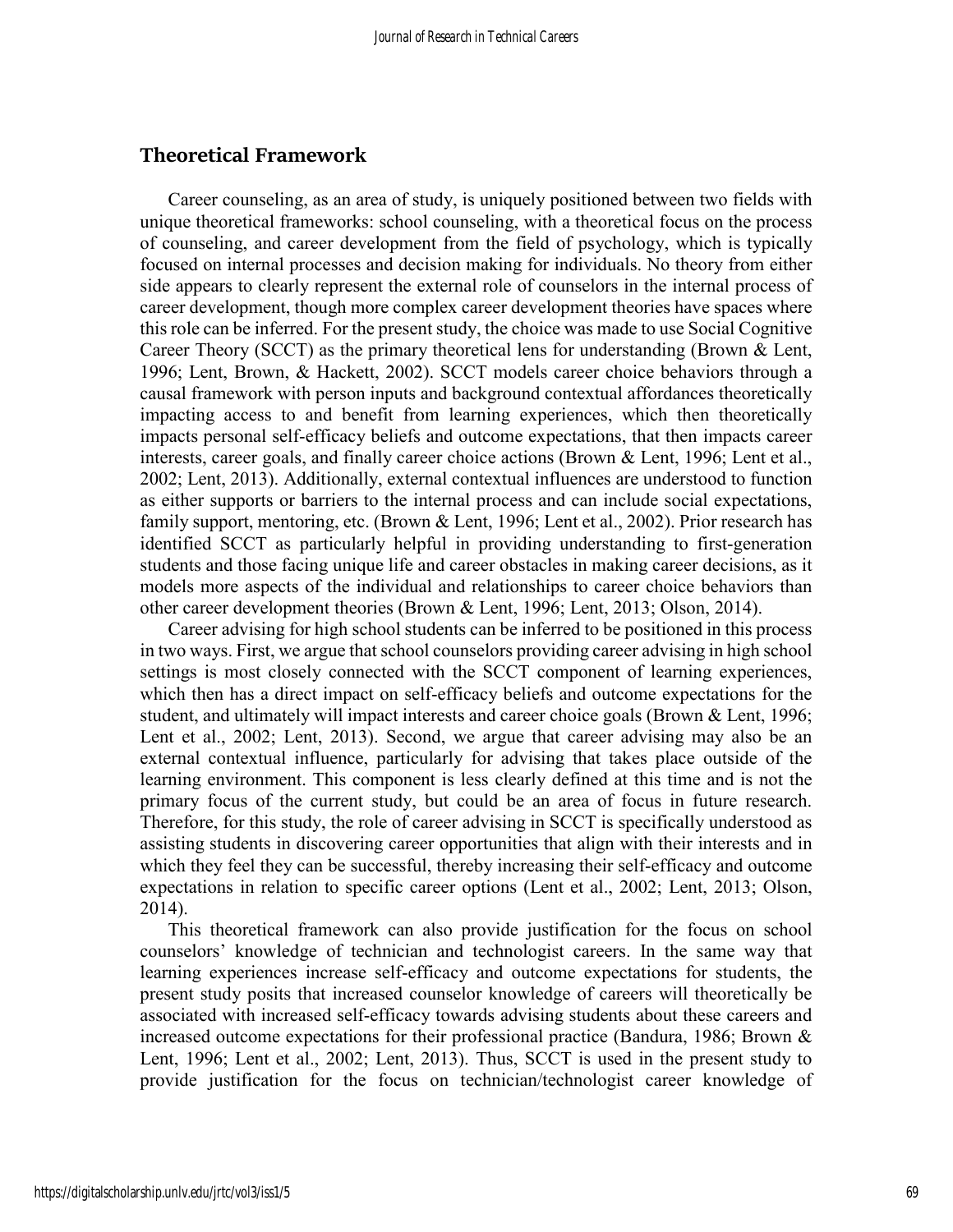participating school counselors, and to add theoretical understanding to the potential impact of school counselor knowledge of student career decision-making outcomes.

## **Purpose**

The purpose of this research study is to examine high school counselors' current understanding, awareness, and preparation to advise students about STEM advanced technology career options. Specifically, this study examines how familiar school counselors are with Bright Outlook technician careers, explores the current career advising processes in high schools, reviews resources commonly used by school counselors when advising students about advanced technology careers with which counselors are unfamiliar, and identifies additional resources or supports that are needed to aid and inform counselors in their advising efforts. Hence, this study seeks to inform future interventions, programs, and practices of high school counselors in high technology careers fields.

The research questions driving this study are:

- 1. How familiar are current high school counselors involved in career advising with Bright Outlook technician/technologist careers?
	- a. Are there significant differences between familiarity with engineering/computer science technician/technologist careers and life science/health technician/technologist careers?
- 2. What impact do career counselors feel familiarity with a career has on their ability to advise students about that career?
- 3. What current processes are career counselors using to advise students about technician/technologist careers, particularly ones with which they are not familiar?
	- a. What existing resources do counselors use in career advising, particularly for careers with which they are not personally familiar?
- 4. What recommendations do counselors have for additional supports or resources that could be provided for their career advising work with technician/technologist careers?

Since this is an exploratory study, the researchers have few specific hypotheses identified at the onset. For research question one, we hypothesize the survey participants will be more familiar with life science/health technician/technologist careers than they are with engineering/computer science technician/technologist careers, due to increased exposure to life science and health careers in popular media and the closer connection between counseling and these fields. There are no prior hypotheses identified for research questions two through four.

# **Methods**

This study was designed as an explanatory concurrent mixed-methods survey (Creswell & Plano Clark, 2011; Hanson, Creswell, Plano Clark, Petska, & Creswell, 2005). This specific method allowed the researchers to concurrently analyze both the quantitative and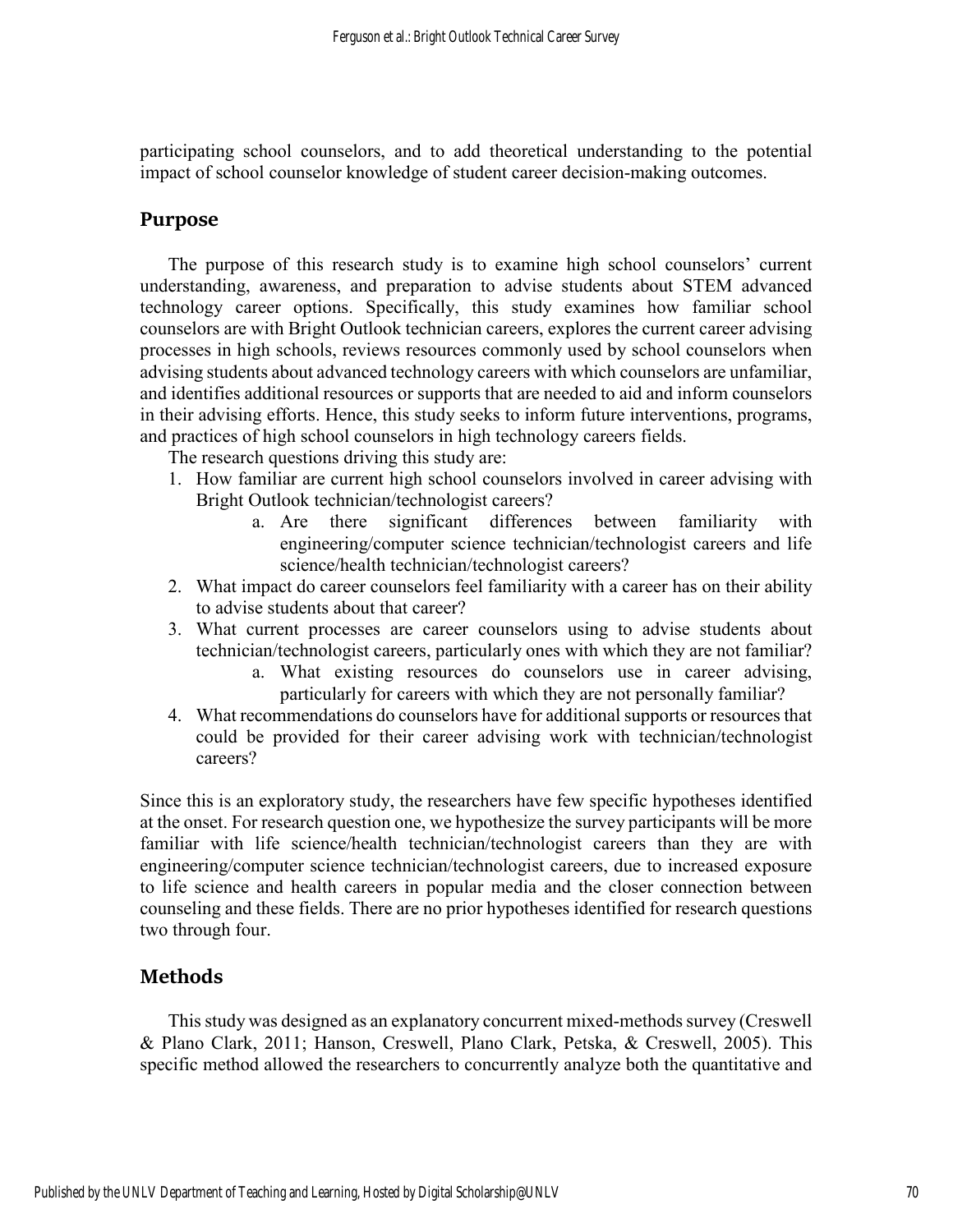qualitative components of the survey to answer the research questions (Creswell & Plano Clark, 2011; Hanson et al., 2005). This study is intended as a pilot study to describe current practice and perceptions, better equip counselors for advisement in these areas, and influence future counseling practices.

Participants were recruited from across the country from counselors providing careeradvising services in high school settings. There were no limitations placed on the location of the high schools and no limitations for participation were set based on gender, racial/ethnic identity, age, etc. However, counselors were required to currently provide career advisement services in their high school settings, so any counselors who may have worked in this area in the past but who had left these positions were not included. Invitations to participate in the study were sent out through the America School Counselors Association (ASCA) online member board, through professional and social media networks, and through publicly available email addresses directly to school counselors, with permission from IRB and the related professional associations. Informed consent was obtained from respondents prior to survey access and the survey was completed anonymously.

**Data Collection.** This survey study was conducted completely online through the Qualtrics survey system, and the researcher-created questionnaire was designed to take participants approximately five to ten minutes to complete (see Appendix A). The questionnaire included demographic questions such as how many years the participant has worked as a high school counselor, average number of high school students they work with, what type of high school they currently work at (public, private, charter, magnet), their age within a seven-year range, and their gender identity. Then, for the first two research questions, a list of 35 technician or technologist careers was provided, and respondents were asked to rate their familiarity with each career on a five-point Likert scale (Extremely Familiar to Not Familiar At All). These careers were selected for inclusion in the present study based on the O\*NET database of technician and technologist careers considered Bright Outlook careers. All careers that fit this categorization were included, with a total of 17 falling in STEM fields and 18 falling in life science/health fields.

An additional question was asked regarding the perceived impact of familiarity with a career on ability to advise students about that career, with the following response options: a great deal, a lot, a moderate amount, a little, or none at all. To address research question three, an open-ended question was asked regarding the steps the participant takes and the resources they use when advising students about careers they as a school counselor are not familiar with. Finally, for research question four, an open-ended question was asked to solicit suggestions for additional support and/or resources for career advising professionals engaged in this work. No financial compensation, goods, or services were provided to any participant.

Analysis for research questions one and two are primarily focused on descriptive statistics looking at frequencies of responses to the ranked items. A chi-square analysis was used to specifically test the hypothesis that counselor participants would be more familiar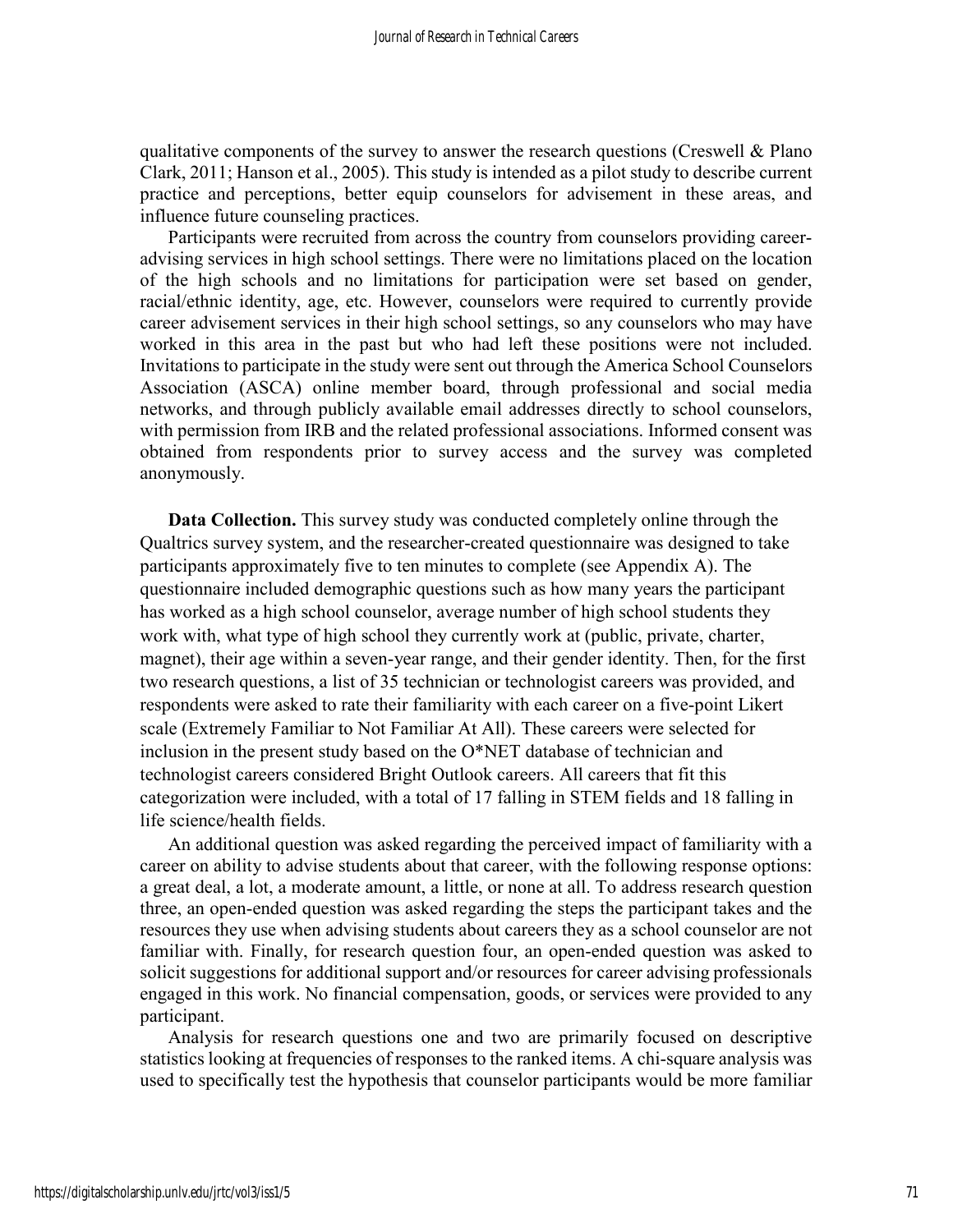| Technician Career Field                          | Extremely | Very     | Moderately | Slightly | Not At All |
|--------------------------------------------------|-----------|----------|------------|----------|------------|
|                                                  | Familiar  | Familiar | Familiar   | Familiar | Familiar   |
| Athletic Trainer                                 | 40%       | 40%      | $12.5\%$   | $7.5\%$  | $0\%$      |
| Dental Hygienist                                 | 40%       | 37.5%    | 17.5%      | 2.5%     | 2.5%       |
| <b>Emergency Medical</b><br>Technician/Paramedic | 25%       | 45%      | 25%        | $0\%$    | $5\%$      |
| Licensed                                         |           |          |            |          |            |
| Practical/Licensed                               | 25%       | 27.5%    | 35%        | $2.5\%$  | 10%        |
| <b>Vocational Nurse</b>                          |           |          |            |          |            |
| Midwife                                          | 23%       | 23%      | 38.5%      | 10.3%    | $5\%$      |
| Fuel Cell                                        | $0\%$     | 2.5%     | 17.5%      | 20%      | 60%        |
| Remote Sensing                                   | $0\%$     | $0\%$    | 10%        | 27.5%    | 62.5%      |
| <b>Photonics</b>                                 | $0\%$     | $5\%$    | 2.5%       | 25%      | 67.5%      |
| Non-Destructive Testing                          | $0\%$     | $0\%$    | $5\%$      | 12.5%    | 82.5%      |

Table 1. Summary Table of Familiarity with Select Technician/Technologist Career Fields

*Note.* Careers above the table break are health and life science focused, careers below the table break are engineering and science focused. The rating category most frequently indicated for each career is marked in bold.

with life science/health technician/technologist careers than they were with engineering/computer science technician/technologist careers. Chi-square is the most appropriate measure of association here due to the categorical nature of the items on career familiarity.

Open-ended items related to research questions three and four were analyzed using thematic analysis (Braun & Clarke, 2006). A team of three researchers independently coded participant responses to identify meaningful concepts. Then, the team met to compare the resulting codes and refine or clarify codes collaboratively. Next, the participants' responses were evaluated again with the new coding structure, and each researcher identified broad themes across the codes for the two qualitative research questions. Finally, these resulting themes were shared between the three researchers and solidified into three themes for research question three and two themes for research question four.

#### **Results**

A total of 48 survey responses were recorded with 40 responses containing complete responses on at least the quantitative study questions, resulting in a useable  $n = 40$ . The small sample size should be noted here and the following results should be read as exploratory and foundational evidence of this issue. Future research is needed to more clearly develop our understanding of school counselor's understanding of and role in career advising about technician/technologist careers. It is worth noting that although the sample size is small, study participants appear to be representative of school counselors across the United States. For example, participant demographics aligns with Winburn, Reysen, Suddeath, and Perryman (2018) in terms of gender, race/ethnicity, work setting, and number of students served. In this study, of responding participants, 80% identified as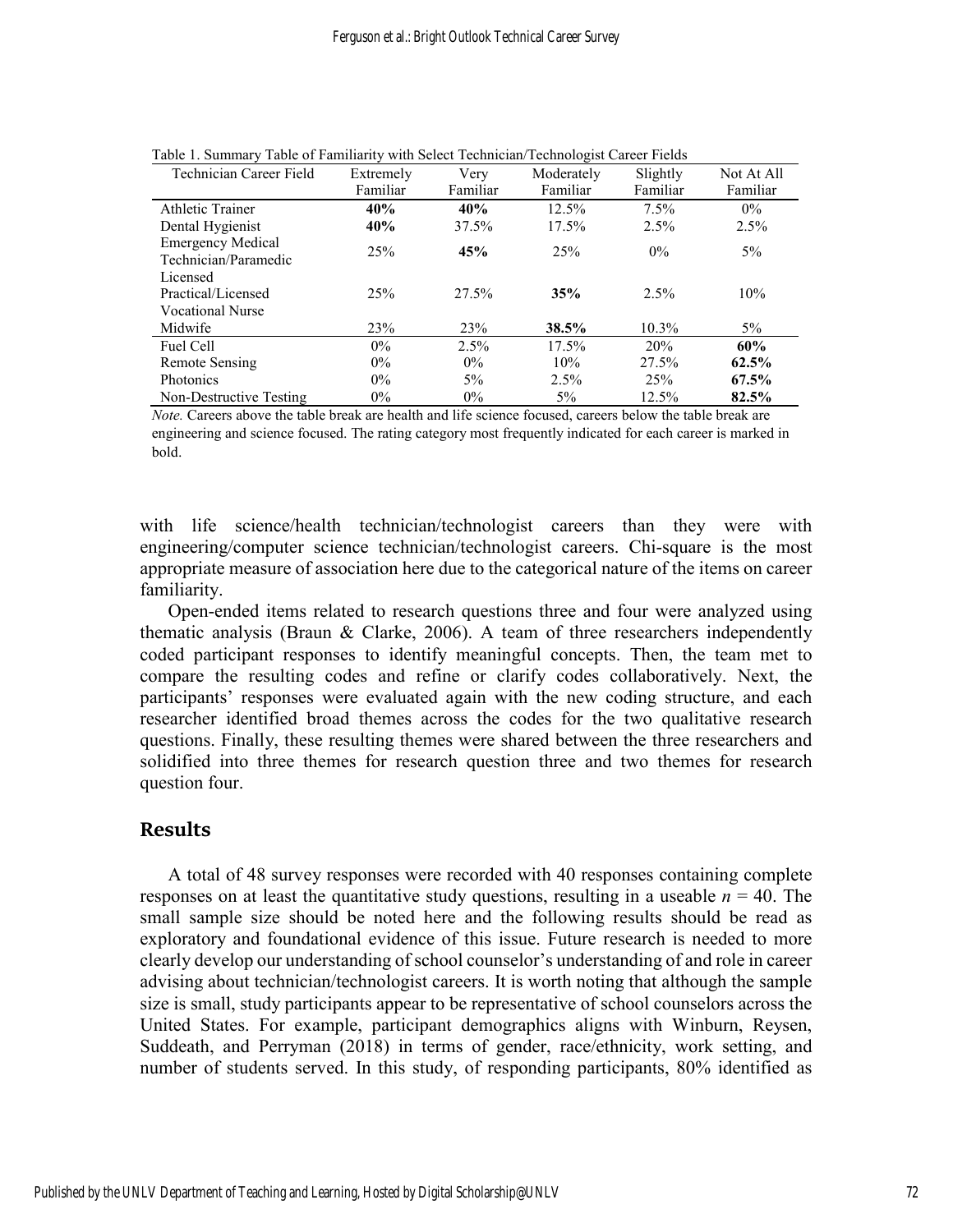female and 20% as male. In terms of age, 23% of the participants were in the 25-34 range, 40% in the 35-44 range, 28% in the 45-54 range, and 10% in the 55-64 range. Most of the participants (85%) indicated they work in a public high school, with 5% each indicating a private high school and a charter high school, and 2.5% each indicating an alternative high school and a magnet high school. The respondents indicated they work with anywhere from 30 to 1,700 students, with an average across participants of 338.21 (*SD* = 245.53). In terms of experience, participants indicated they have worked in high school counseling for 1 to 30 years, with an average of  $7.72$  years  $(SD = 7.28)$ .

**Technician and Technologist Career Familiarity.** In response to research question one regarding counselor familiarity with technician and technologist careers, Table 1 displays, on average, how familiar counselors were with careers. A chi-square analysis was conducted to test the hypothesis that counselor participants would be more familiar with medical technician and technologist careers than they were with engineering and STEM technician and technologist careers. Responses to the items on familiarity by career were separated into STEM careers versus life science/health careers, and the median responses across all careers in these two categories were calculated. Then, these two median variables were compared using chi-square, resulting in  $\chi^2_{28}$  = 44.27, *p* = 0.026, Cramer's  $V = 0.526$ . This indicates there is a statistically significant difference in median responses to familiarity items on life science and health technician and technologist careers as compared to STEM careers, with a large practical effect supported by the effect size Cramer's *V*. For the chi-squared test, the median was used instead of the mean due to the categorical nature of the responses on a 1-5 scale and instead of the mode to allow for more variance/variability.

As hypothesized, counselors appear to be more familiar with technician and technologist careers in health and life science fields than with those in engineering and other areas of science. However, counselor participants were generally less familiar with technician careers across the board, as no career was indicated as Extremely Familiar by more than 40% of the respondents. Additionally, technician careers arguably considered more common, such as Surgical Assistant and Veterinary Technician, were generally indicated as only Moderately Familiar to the respondents (35% and 37.5%, respectively).

**Impact of Career Familiarity.** For research question two on the impact of career familiarity on ability to advise students, participant responses were spread between A Lot (30%), A Great Deal (30%), and A Moderate Amount (32.5%). No respondents indicated familiarity had No Impact on their advising ability and only 7.5% indicated it had A Little Impact. These responses appear to support the perceived importance of career familiarity for student career advising, though there is noteworthy variation in counselor beliefs regarding the role this knowledge might play.

**Current Career Advising Resources.** In response to research question three, participants identified a number of resources they currently use when advising students about a career with which they personally are not familiar. The use of online resources, collaborating with colleagues and other professionals, and reaching out to colleges or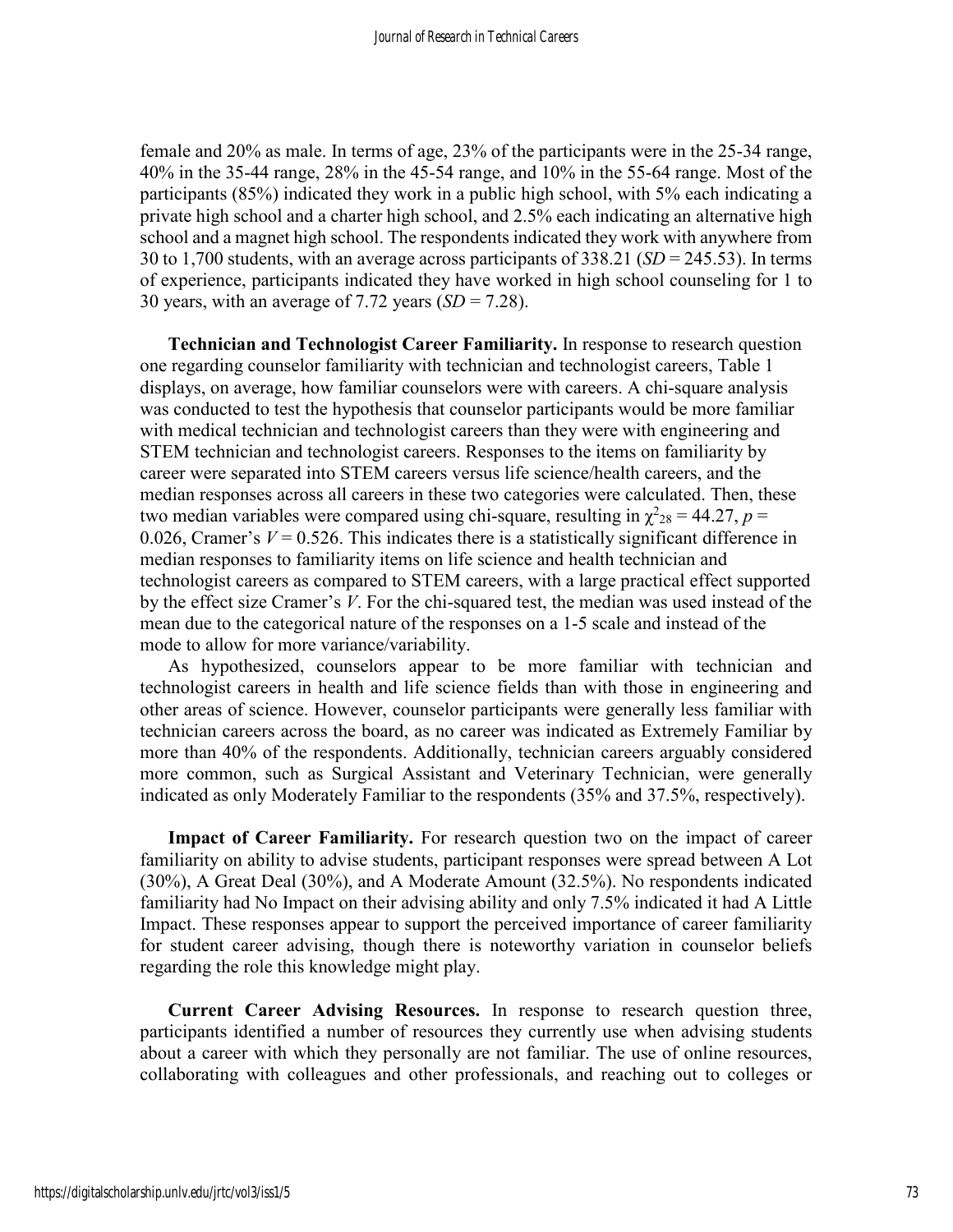programs were the three major themes identified in the responses. The most common theme was the use of online resources, including Google Search, O\*NET resources from the US Department of Labor, and college and career exploration programs and sites. A total of 35 respondents included some mention of online resources in their response to this question. For example, one counselor stated, "When a student inquires about a career path I am unfamiliar with I usually use Naviance [a common career exploration website used in schools] to search the occupation. If it has limited information I usually do a Google search and find related topics."

The second theme of collaborating with colleagues or other professionals, including business and industry professionals, was mentioned by 11 of the respondents. These responses included reaching out to people such as counselor colleagues, librarians, industry specialists, and local professionals. Finally, the third theme identified was reaching out to colleges or education programs, including trade and technical programs, for additional information about careers and college options. This was noted by six of the respondents in the present study. One participant stated that one of the activities that they have found beneficial is "…reaching [out to] local colleges that may have summer programs students can attend…"

**Suggestions for Improvement.** For research question four, respondents shared a number of suggestions for additional support and resources they could use to advise students on technician and technologist careers. One theme identified by nine respondents was the need for additional online resources and supports, specifically focused on high need or technical/technician careers covered in the present study. Some of the suggestions identified included videos of various careers, career updates provided by professional associations, updates and links for Bright Outlook careers for additional understanding and information, and email or social media updates. One participant explained,

For any given year, I would say I have spent no more than 10 hours a year with direct career advising. Most advising of this nature is handled indirectly in the form of advising students to explore the aforementioned career search websites or information posted on our social media site. With this being the case, easier to navigate career search websites and updates and our social media posts of these "Bright Outlook" careers could prove helpful.

The second theme identified in the responses to this item was exposure to careers including tours of industry sites and presentations by educational/technical programs. Responses in this theme included statements such as "I would love to visit Technical Colleges that offer training in these careers." and "Partnerships with local businesses and educational institutions [would be beneficial]". This theme was mentioned by seven of the respondents and was characterized by increasing exposure through industry and/or program-led workshops and tours. This was coded as slightly different from the third theme identified for this question, which focuses on additional education and/or professional development opportunities. Suggestions for this included holding sessions at professional conferences for school counselors, and field studies for counselors focused on careers where there is a lack of familiarity. One respondent specifically suggested to "Have several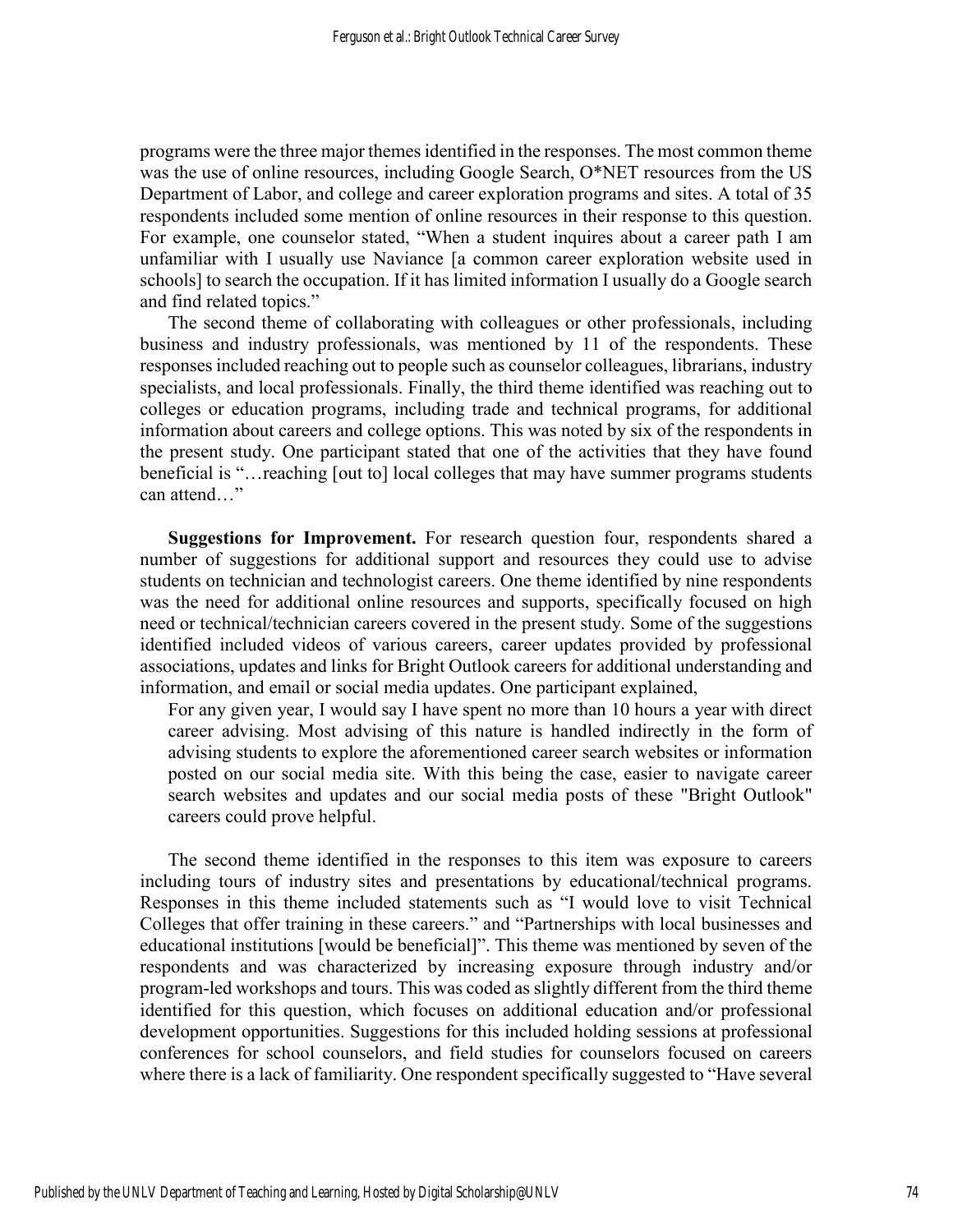career field workshops. Mandatory trainings/experiences in at least five of these careers every three years."

#### **Discussion**

With the increased attention given to STEM fields and technology in the United States, there is a need to increase the focus on college and career advising towards careers across the STEM areas (Byars-Winston, 2014; Hull et al., 2012; National Center for O\*NET Development, n.d.). Technician and technologist careers can be ideal options for some students, and many of these careers are considered Bright Outlook careers by the US Department of Labor, but students need to know these opportunities exist before they can consider them as a possible career option (Hull et al., 2012; NAE, 2016). As supported in SCCT, career advising in high school is one area where information about these careers can be shared, but the results of the present study highlight the lack of awareness for school counselors around many of these careers (Aschbacher et al., 2010; Brown & Lent, 1996; Lent, 2013; Lent et al., 2002). The findings in the present study provide a foundational exploration of this issue with currently practicing school counselors, and discussion is focused on what we can infer from these results currently. However, further research is needed to clarify and expand our understanding of this issue and the impact school counselor knowledge potentially has on students as they make career decisions.

From research question one, technician and technologist career fields in engineering especially appeared to be unfamiliar to participants in the present study, indicating there is a need for further support for career advisers in relation to these careers. These finding are in line with previous research about student awareness, further supporting the need for intervention to support career advising and exploration towards technician and technologist careers specifically (Hull et al., 2012; NAE, 2016). However, it should also be noted that technician and technologist careers outside of engineering fields were also largely unfamiliar to school counselors in the present study. This suggests that further training and resources are needed related to all technician and technologist fields, including those outside of engineering areas.

For research question two, participants supported the importance of career familiarity in the career advising process. This is generally in line with prior research that has suggested an increased focus to school counselor training and awareness of STEM careers (Aschbacher et al., 2010; Byars-Winston, 2014; Falco, 2016; Schmidt et al., 2012). However, they also acknowledged the limitations of their role and their inability to be familiar with all career options (Falco, 2016; Schmidt, Hardinge, & Rokutani, 2012; Whiston et al., 2011). As one respondent in the present study stated, "School counselors cannot realistically be familiar with every single career in existence..." but more can be done to support their efforts in key career areas such as technician and technologist career pathways.

For research questions three and four, participants shared specific examples of resources they currently use and supports they feel could benefit them in providing guidance to students about technician and technologist careers. From both questions, online resources, personal connections, and increased education for school counselors came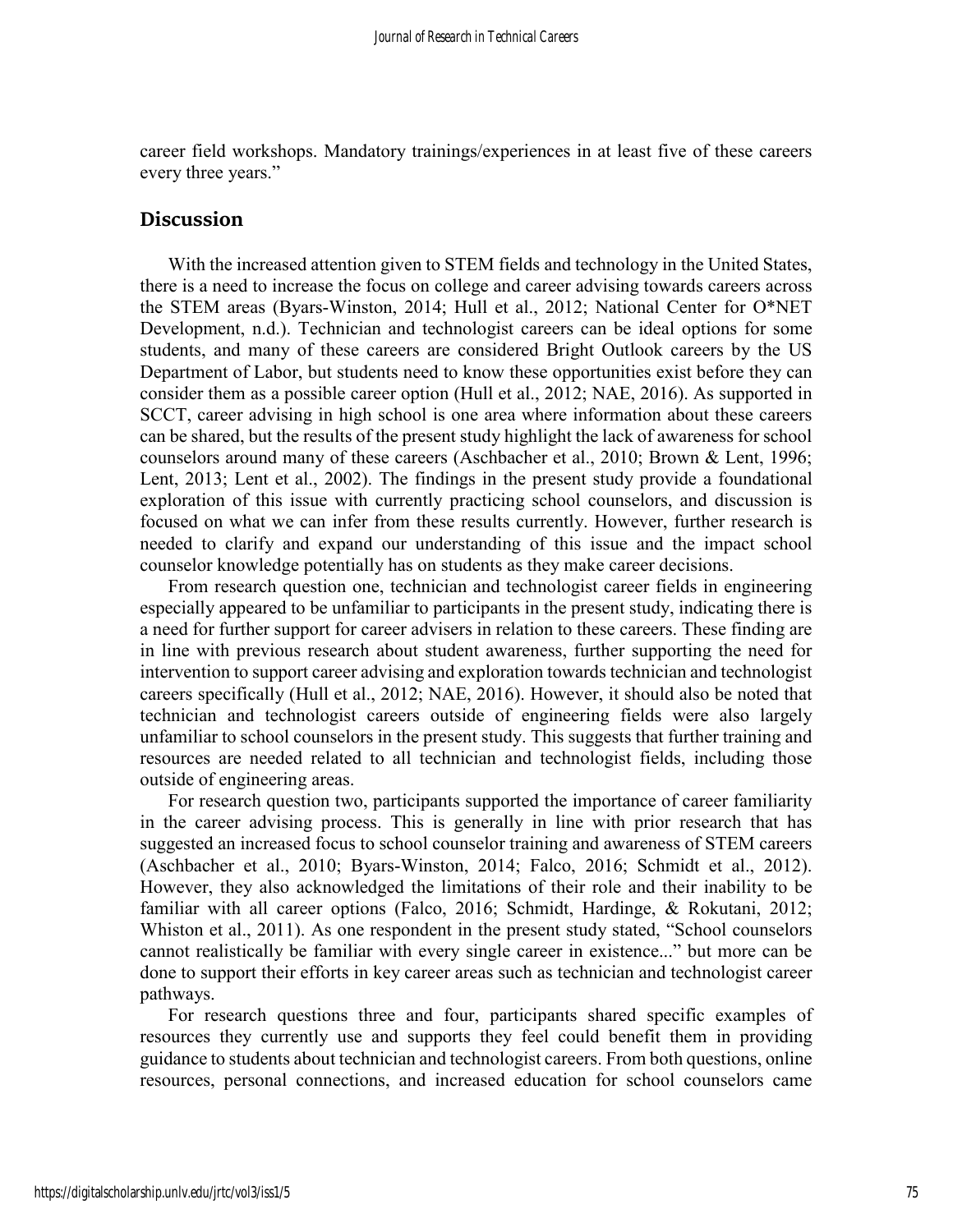through as predominant themes. Prior research has suggested additional education and training for school counselors related to STEM careers, and this is supported in the present study (Aschbacher et al., 2010; Byars-Winston, 2014; Falco, 2016; Schmidt et al., 2012). However, throughout the responses in the present study there is evidence of lack of knowledge on how to address this problem. Responses suggesting additional training, professional development, and online resources speak to participants' search for assistance in supporting their students in these areas. School counselors need support in providing the career-specific guidance suggested in the literature and in the present study. Based on the results here, school counselors do not appear to have all of the resources they need to do this work effectively (Perna et al., 2008; Whiston et al., 2011).

**Limitations.** The present study is limited by the relatively small sample size  $(n = 40)$ and cannot be considered representative of all high school counselors in the United States. As a result, conclusions and implications from this study should be considered exploratory and general until future research is conducted to support or provide alternative explanations for this study. Additionally, counselor knowledge of careers surveyed in this study may be impacted by other factors such as the age of the career, regional differences, personal experiences or connections of the counselor, and other factors not currently accounted for in the present study. Finally, the self-report survey used in the present study is limited in depth of explanation from the participants and future research may benefit from additional data collection practices such as focus groups or interviews.

# **Implications and Future Research**

As mentioned previously, the current study is a foundational exploration of high school counselor knowledge and advising practice about technician/technologist careers. Future research should first replicate this study with larger samples of school counselors to evaluate the validity of these results across contexts. Additionally, further research is needed in response to the suggestions provided by counselors in the present study, such as how counselors can better connect with industry experts and secondary education programs for STEM technician/technologist careers. In response to the concerns about time in the school counseling profession, future research should also focus on ways to increase effectiveness in creating and maintaining connections with education and industry partners and identify ways to accomplish this within their time constraints. Future work may also look at on online resources specific to technician and technologist careers for ways to provide school counselors with informative, timely, and easily accessible resources for themselves and their students. Some work has already been conducted in this area, particularly in connection to grant funded studies and research centers, such as those funded through the National Science Foundation's Advanced Technological Education grant program (Frisbee, Belcher, & Sanders, 2000; NSF, 2018; Orser, Riding, & Stanley, 2012). Expansion of these models and resources specifically focused on school counselors and high school students would fit the suggestions of the participants in the present study.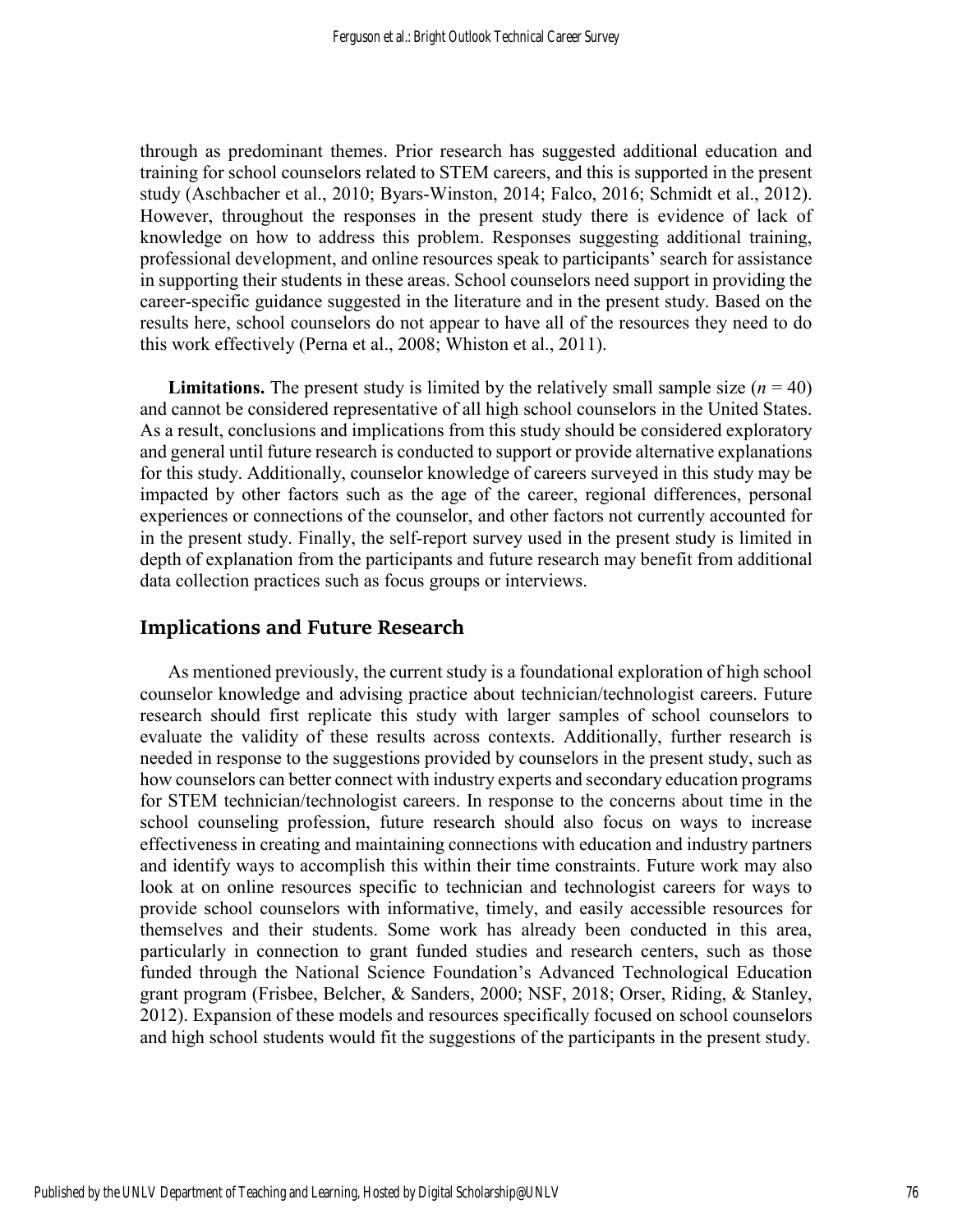# **References**

- Aschbacher, P. R., Li, E., & Roth, E. J. (2010). Is science me? High school students' identities, participation and aspirations in science, engineering, and medicine. *Journal of Research in Science Teaching*, *47*, 564-582. https://doi.org/10.1002/tea.20353
- Bandura, A. (1986). *Social foundations of thought and action: A social cognitive theory.*  Englewood Cliffs, NJ: Prentice Hall.
- Binder, A. J., Davis, D. B., & Bloom, N. (2016). Career funneling: How elite students learn to define and desire ''prestigious'' jobs. *Sociology of Education*, *89*(1), 20-39. https://doi.org/10.1177/0038040715610883
- Braun, V., & Clarke, V. (2006). Using thematic analysis in psychology. *Qualitative Research in Psychology*, *3*(2), 77-101.
- Brown, S. D., Krane, N. E. R., Brecheisen, J., Castelino, P., Budisin, I., Miller, M., & Edens, L. (2003). Critical ingredients of career choice interventions: More analyses and new hypotheses. *Journal of Vocational Behavior*, *62*, 411-428.
- Brown, S. D., & Lent, R. W. (1996). A social cognitive framework for career choice counseling. *The Career Development Quarterly*, *44*, 354-366.
- Byars‐Winston, A. (2014). Toward a framework for multicultural STEM‐focused career interventions. *The Career Development Quarterly*, *62*, 340-357.
- Falco, L. D. (2017). The school counselor and STEM career development. *Journal of Career Development, 44*, 359-374. https://doi.org/10.1177/0894845316656445
- Fletcher, E. C., Jr., & Tyson, W. (2017). Bridging technical skills gaps between high school students and local employers. *Journal of Research in Technical Careers, 1*, 20-31. https://doi.org/10.9741/2578-2118.1001
- Frisbee, R., Belcher, G., & Sanders, R. (2000). Recruitment techniques that influence students to attend four-year automotive programs. *Journal of Vocational Education Research*, *25*(2), 104-125.
- Giffi, C., Wellener, P., Dollar, B., Manolian, H. A., Monck, L., and Moutray, C. (2018). The jobs are here but where are the people? *Deloitte Insight,* 1- 8.
- Gottfredson, L. S. (2005). Using Gottfredson's theory of circumscription and compromise in career guidance and counseling. *Career Development and Counseling: Putting Theory and Research to Work*, 71–100. Retrieved from http://www.udel.edu/educ/gottfredson/reprints/2004theory.pdf
- Hanson, W. E., Creswell, J. W., Clark, V. L. P., Petska, K. S., & Creswell, J. D. (2005). Mixed methods research designs in counseling psychology. *Journal of Counseling Psychology*, *52*, 224-235. https://doi.org/10.1037/0022-0167.52.2.224
- Herr, E. L. (2013). Trends in the history of vocational guidance. *The Career Development Quarterly, 61*, 277-282. https://doi.org/10.1002/j.2161-0045.2013.00056.x
- Hull, D. M., Bolen, J. A., Illich, P. A., & Glover, R. J. (2012). Industry demand for community college graduates in advanced technological education: Estimates from a national employer survey in optics and photonics technology. *International Journal of Business, Humanities and Technology, 2*, 99-108.
- Lent, R. W. (2013). Career-life preparedness: Revisiting career planning and adjustment in the new workplace. *The Career Development Quarterly*, *61*, 2-14.
- Lent, R. W., Brown, S. D., & Hackett, G. (2002). Social cognitive career theory. *Career Choice and Development, 4*, 255-311.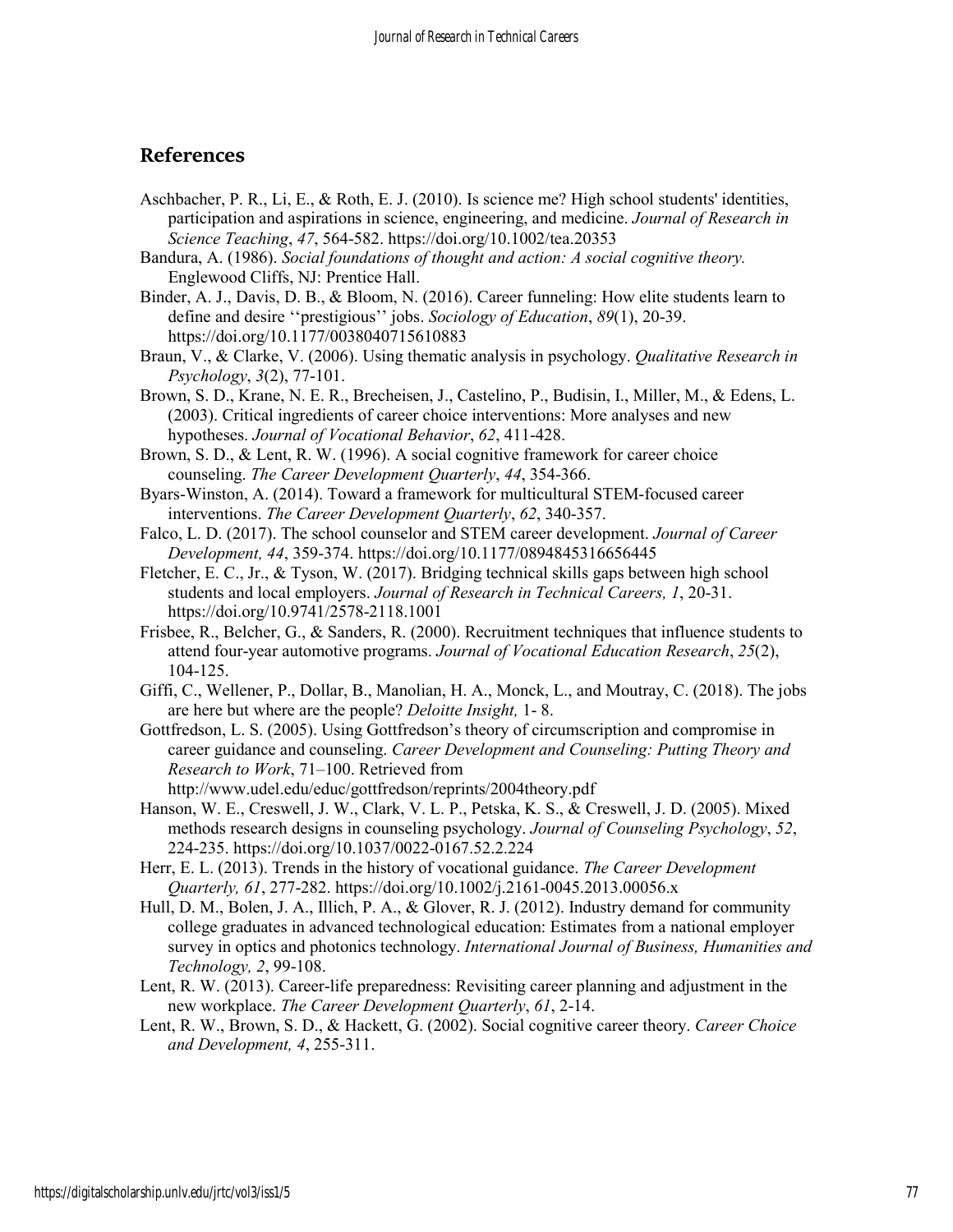- National Academy of Engineering. (2016). *Engineering technology education in the United States.* Washington, DC: National Academies Press. https://doi.org/10.17226/23402
- National Center for O\*NET Development. (n.d.). Technologists and technicians STEM occupations. *O\*NET OnLine*. Retrieved September 19, 2018, from https://www.onetonline.org/find/stem?t=2
- National Science Foundation. (2018). *Advanced technological education program solicitation.* Retrieved from: https://www.nsf.gov/pubs/2018/nsf18571/nsf18571.htm#summary
- Olson, J. S. (2014). Opportunities, obstacles, and options: first-generation college graduates and social cognitive career theory. *Journal of Career Development*, *41*, 199-217.
- Orser, B., Riding, A., & Stanley, J. (2012). Perceived career challenges and response strategies of women in the advanced technology sector. *Entrepreneurship & Regional Development*, *24*(1- 2), 73-93.
- Perdrix, S., Stauffer, S., Masdonati, J., Massoudi, K., & Rossier, J. (2012). Effectiveness of career counseling: A one-year follow-up. *Journal of Vocational Behavior*, *80*, 565-578.
- Perna, L. W., Rowan-Kenyon, H. T., Thomas, S. L., Bell, A., Anderson, R., & Li, C. (2008). The role of college counseling in shaping college opportunity: Variations across high schools. *The Review of Higher Education*, *31*(2), 131-159.
- Schmidt, C. D., Hardinage, G. B., & Rokutani, L. J. (2012). Expanding the school counselor repertoire through STEM-focused career development. *The Career Development Quarterly, 60*, 25-35.
- Shillingford, M. A., Oh, S., & Finnell, L. R. (2018). Promoting STEM career development among students and parents of color: Are school counselors leading the charge? *Professional School Counseling, 21*(1), 1-11.
- Sodano, S. M., & Tracey, T. J. (2008). Prestige in interest activity assessment. *Journal of Vocational Behavior*, *73*, 310-317. https://doi.org/10.1016/j.jvb.2008.07.002
- Staffing Industries Analysis. (2018). *Shortage of STEM Workers At Crisis Level, Says 20% In Survey.* Retrieved from: https://www2.staffingindustry.com/site/Editorial/Daily-News/Shortage-of-STEM-workers-at-crisis-level-say-20-in-survey-47144
- State University of New York. (2018). *Who is a technician, technologist, or engineer?* Retrieved from http://www.canton.edu/csoet/elec/technician.html
- United States Census Bureau / American FactFinder. Earnings in the past 12 months. *2017 American community survey*. U.S. Census Bureau's American Community Survey Office. Retrieved September 19, 2018, from https://factfinder.census.gov/faces/tableservices/jsf /pages/productview.xhtml?pid=ACS\_17\_1YR\_S2001&prodType=table
- Wang, M. T., & Degol, J. (2013). Motivational pathways to STEM career choices: Using expectancy–value perspective to understand individual and gender differences in STEM fields. *Developmental Review, 33*, 304-340.
- Whiston, S. C., Tai, W. L., Rahardja, D., & Eder, K. (2011). School counseling outcome: A metaanalytic examination of interventions. *Journal of Counseling & Development*, *89*(1), 37-55.
- Winburn, A., Reysen, R., Suddeath, E., & Perryman, M. (2018). Working beyond the bell: School counselors and workaholism tendencies. *Professional School Counseling, 21*(1), 1-8. https://doi.org/10.1177/2156759X18775137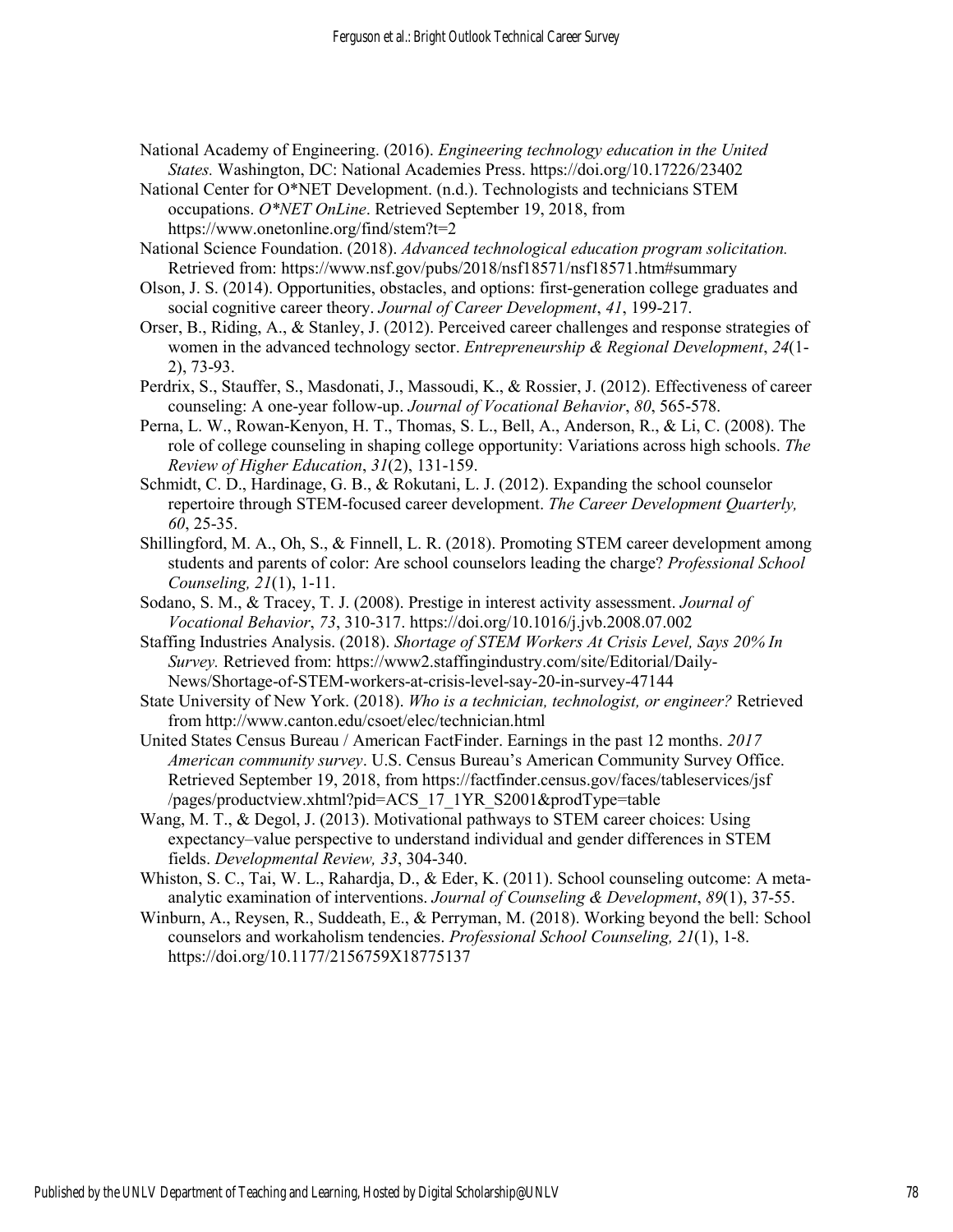## **Appendix A: Survey Instrument**

Full informed consent notice provided as required by university IRB. Following this, participants were asked the following questions:

Q1 To participate in this survey, you must be 18 years or older and currently work as a high school counselor providing career advising services.

- Yes, I am 18 years or older and work as a high school counselor advising students about careers (1)
- O No, I am not 18 years or older AND/OR I do not work as a high school counselor advising students about careers (2)

Condition: No, I am not 18 years or ol... Is Selected. Skip To: End of Survey.

Q2 Completing this survey indicates that you are voluntarily giving consent to participate in the survey

 $\bigcirc$  Yes, I consent to participate in the survey (1)

 $\bigcirc$  No, I do not consent to participate in the survey (2)

Condition: No, I do not consent to par... Is Selected. Skip To: End of Survey.

Q3 The following is a list of technician/technologist careers from the O\*NET Online database. Please indicate your familiarity with each of these occupations: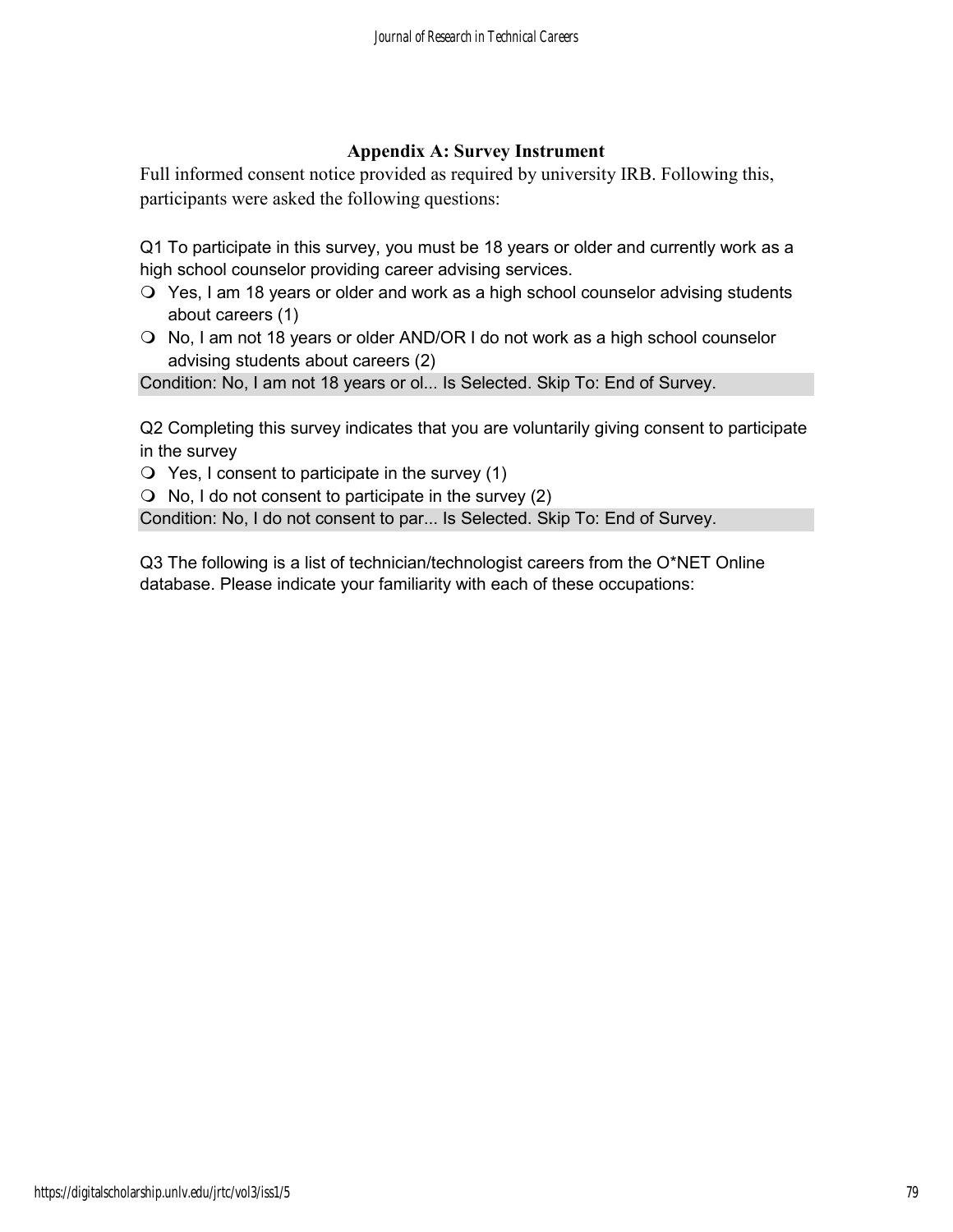|                                                                  | <b>Extremely</b><br>familiar<br>(1) | Very<br>familiar<br>(2) | Moderately<br>familiar $(3)$ | Slightly<br>familiar<br>(4) | <b>Not</b><br>familiar<br>at all<br>(5) |
|------------------------------------------------------------------|-------------------------------------|-------------------------|------------------------------|-----------------------------|-----------------------------------------|
| Electrical/Electromechanical<br>Engineering Technologist (1)     | $\bigcirc$                          | $\bigcirc$              | $\bigcirc$                   | $\Omega$                    | $\mathbf{O}$                            |
| Forensic Science Technician<br>(2)                               | $\bigcirc$                          | $\bigcirc$              | $\Omega$                     | $\bigcirc$                  | $\mathsf{O}$                            |
| Fuel Cell Technician (3)                                         | $\bigcirc$                          | $\bigcirc$              | $\bigcirc$                   | $\Omega$                    | $\bigcirc$                              |
| Veterinary<br>Technician/Technologist (4)                        | $\bigcirc$                          | $\bigcirc$              | $\circ$                      | $\bigcirc$                  | $\bigcirc$                              |
| Industrial/Manufacturing<br>Technologist/Technician (5)          | $\overline{O}$                      | $\bigcirc$              | $\circ$                      | $\bigcirc$                  | $\mathsf{O}$                            |
| Surgical<br>Assistant/Technologist (6)                           | $\mathbf{O}$                        | $\bigcirc$              | $\Omega$                     | $\bigcirc$                  | $\mathsf{O}$                            |
| <b>Mechanical Engineering</b><br>Technologist (7)                | $\bigcirc$                          | $\bigcirc$              | $\circ$                      | $\bigcirc$                  | $\mathsf{O}$                            |
| Radiologic Technician (8)                                        | $\mathsf{O}$                        | $\bigcirc$              | $\Omega$                     | $\Omega$                    | $\mathsf{O}$                            |
| Nanotechnology Engineering<br>Technician/Technologist (9)        | $\Omega$                            | $\Omega$                | $\Omega$                     | Q                           | $\mathsf{O}$                            |
| Orthotist and Prosthetist (10)                                   | $\mathsf{O}$                        | $\Omega$                | $\Omega$                     | $\Omega$                    | $\mathsf{O}$                            |
| <b>Non-Destructive Testing</b><br>Specialist (11)                | $\bigcirc$                          | $\bigcirc$              | $\Omega$                     | $\Omega$                    | $\bigcirc$                              |
| Dispensing Optician (12)                                         | $\mathbf{O}$                        | $\bigcirc$              | $\Omega$                     | $\Omega$                    | $\bigcirc$                              |
| Photonics Technician (13)                                        | $\bigcirc$                          | $\bigcirc$              | $\bigcirc$                   | $\bigcirc$                  | $\overline{O}$                          |
| <b>Ophthalmic Medical</b><br>Technician/Technologist (14)        | $\Omega$                            | $\Omega$                | $\circ$                      | $\Omega$                    | $\bigcirc$                              |
| Robotics Technician (15)                                         | $\bigcirc$                          | $\Omega$                | $\Omega$                     | $\Omega$                    | $\bigcirc$                              |
| Neurodiagnostic Technologist<br>(16)                             | $\bigcirc$                          | $\bigcirc$              | $\bigcirc$                   | $\bigcirc$                  | $\bigcirc$                              |
| <b>Automotive Engineering</b><br>Technician (17)                 | $\circ$                             | $\circ$                 | $\circ$                      | $\cup$                      | Ő                                       |
| Midwife (18)                                                     | $\circ$                             | $\mathsf{O}$            | $\circ$                      | $\Omega$                    | $\circ$                                 |
| <b>Precision Agriculture</b><br>Technician (19)                  | $\Omega$                            | $\Omega$                | $\Omega$                     | $\Omega$                    | $\mathsf{O}$                            |
| <b>Medical Records and Health</b><br>Information Technician (20) | $\Omega$                            | $\Omega$                | $\Omega$                     | $\Omega$                    | $\Omega$                                |
| <b>Quality Control Analysts (21)</b>                             | $\bigcirc$                          | $\bigcirc$              | $\bigcirc$                   | $\bigcirc$                  | $\bigcirc$                              |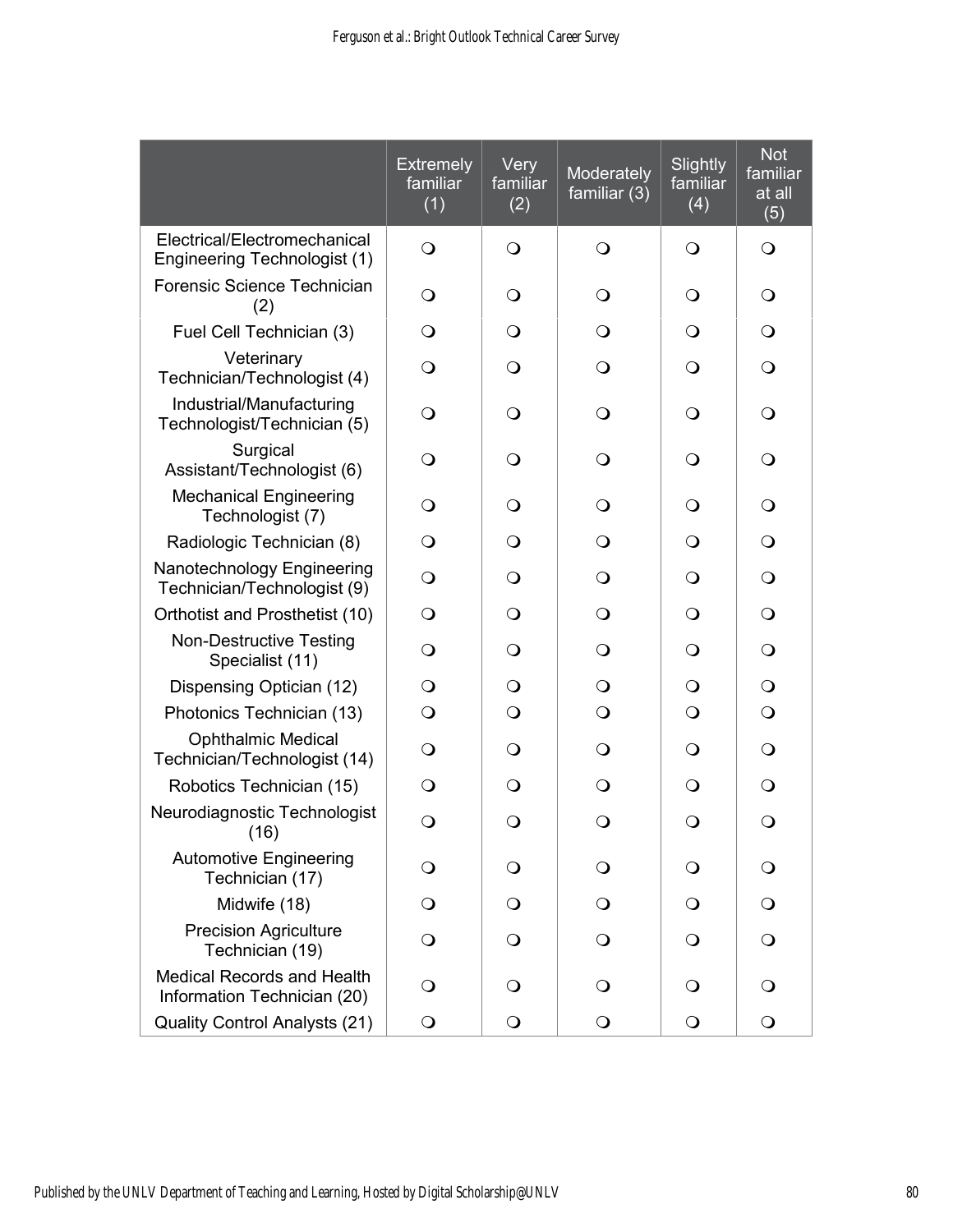| <b>Medical and Clinical</b><br>Laboratory<br>Technician/Technologist (22) | $\Omega$   | $\Omega$ |          | $\Omega$ | $\Omega$     |
|---------------------------------------------------------------------------|------------|----------|----------|----------|--------------|
| <b>Remote Sensing Technician</b><br>(23)                                  | $\bigcirc$ | $\Omega$ | $\Omega$ | $\Omega$ | $\Omega$     |
| <b>Licensed Practical/Licensed</b><br>Vocational Nurse (24)               | Q          | ∩        | ∩        | ∩        | Q            |
| <b>Computer User Support</b><br>Specialist (25)                           | $\Omega$   | $\Omega$ | $\Omega$ | $\Omega$ | $\Omega$     |
| Histotechnologist and<br>Histologic Technician (26)                       | $\Omega$   | ∩        | $\Omega$ | $\Omega$ | $\Omega$     |
| Cartographer and<br>Photogrammetrist (27)                                 | Q          | ∩        | ∩        | ∩        | Q            |
| Hearing Aid Specialist (28)                                               | $\Omega$   | ∩        | ∩        | ∩        | $\Omega$     |
| Athletic Trainer (29)                                                     | $\Omega$   | $\Omega$ | $\Omega$ | $\Omega$ | $\bigcirc$   |
| Genetic Counselor (30)                                                    | $\bigcirc$ | $\Omega$ | $\Omega$ | $\Omega$ | $\bigcirc$   |
| Cardiovascular<br>Technologist/Technician (31)                            | $\Omega$   | $\Omega$ | $\Omega$ | $\Omega$ | $\Omega$     |
| <b>Emergency Medical</b><br>Technician/Paramedic (32)                     | $\Omega$   | $\Omega$ | $\Omega$ | $\Omega$ | $\Omega$     |
| Cytogenetic<br>Technologist/Cytotechnologist<br>(33)                      | $\Omega$   | ∩        | ∩        | ∩        | $\Omega$     |
| Diagnostic Medical<br>Sonographer (34)                                    | Q          | ∩        | ∩        | ∩        | Q            |
| Dental Hygienist (35)                                                     | $\Omega$   | Q        | Q        | Q        | $\mathsf{O}$ |

Q4 All of the careers on the previous screen are considered by the Department of Labor to be Bright Outlook careers, or occupations that "are expected to grow rapidly in the next several years, will have large numbers of job openings, or are new and emerging occupations." Considering this and your level of familiarity with these careers, how much of an impact do you feel familiarity with a career has on your ability to advise a student regarding that career?

- $\bigcirc$  A great deal (1)
- $\bigcirc$  A lot (2)
- $\bigcirc$  A moderate amount (3)
- $\bigcirc$  A little (4)
- $\bigcirc$  None at all (5)